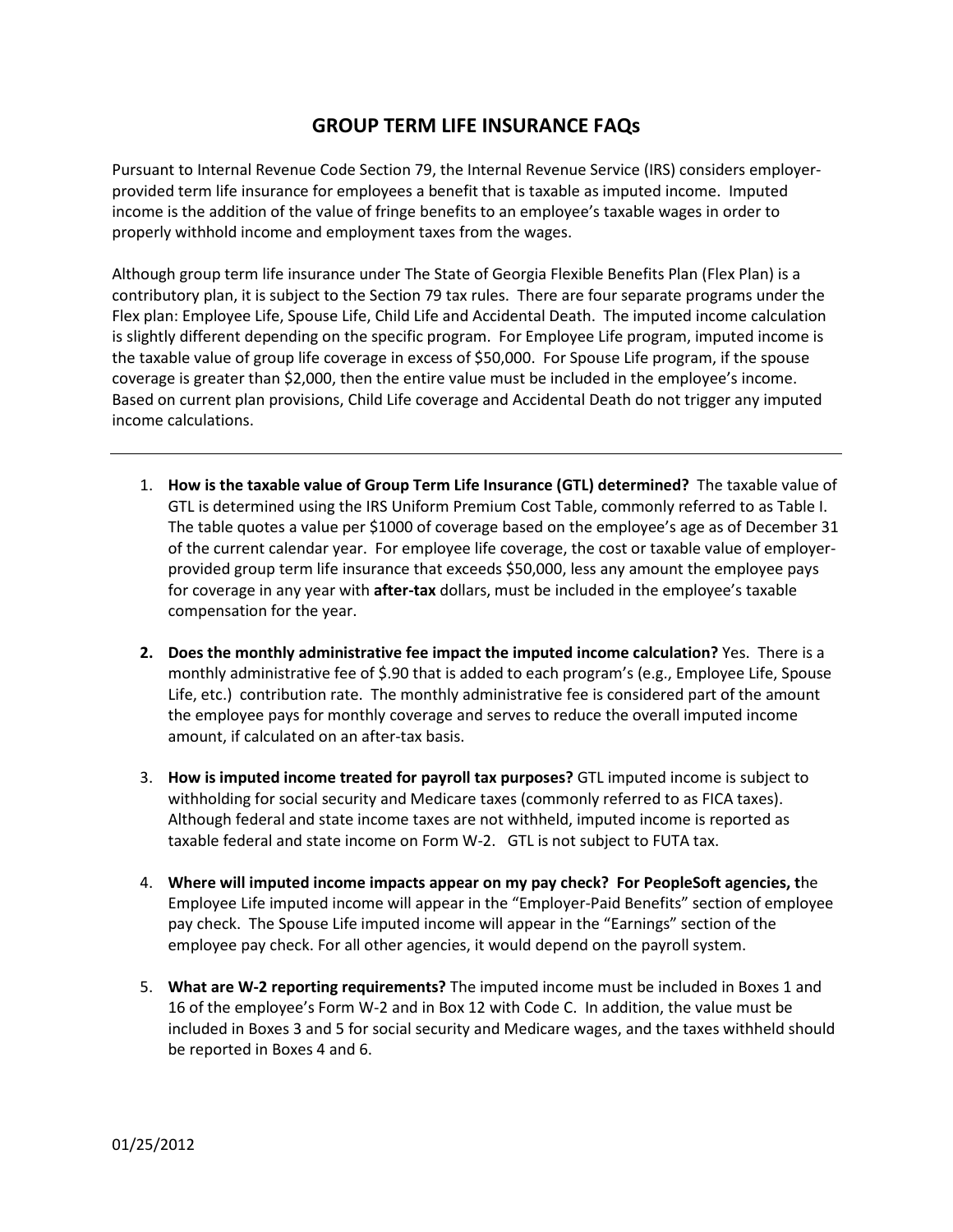6. **How is the amount of the employee's taxable compensation calculated?** The amount of taxable income on coverage in excess of \$50,000 is referred to as "imputed income." The annual imputed income calculation is figured for each employee using the following formula:

| Cost Per \$1,000<br>of Coverage Per<br>Month |
|----------------------------------------------|
| .05                                          |
| .06                                          |
| .08                                          |
| .09                                          |
| .10                                          |
| .15                                          |
| .23                                          |
| .43                                          |
| .66                                          |
| 1.27                                         |
|                                              |
|                                              |

(Total group term coverage - \$50,000)/1,000 (rates are per thousand) x Table 1 rate for employee's age x 12 months] minus employee after-tax life insurance contributions for the year. Note that the cost of the coverage for the imputed income calculation is based on the Table I rate, not the contribution rate the employee is actually paying to the insurer.

**Example:** Assume that an employee is 56 years old, earns \$65,000 per year. Assume the employee's plan is 2x salary. The employee contributes \$.80 per month toward the cost of life insurance, plus \$.90 administrative fee for a total monthly contribution of \$1.70.

The employee's life insurance benefit is \$130,000 (\$65,000 x 2) minus \$50,000 = \$80,000, the amount on which the employee must pay imputed income taxes.

To calculate how much imputed income will apply to the employee, divide \$80,000 by \$1,000 (rates are per thousand), then multiply by .43 (from Table 1 rates) =  $$34.40$  per month.  $$34.40$ per month/\$412.80 per year is the imputed income for this employee. Since the employee life program contributions are defaulted to pre-tax unless the employee elects as after-tax, usually there will be no employee contributions subtracted from Table I amounts.